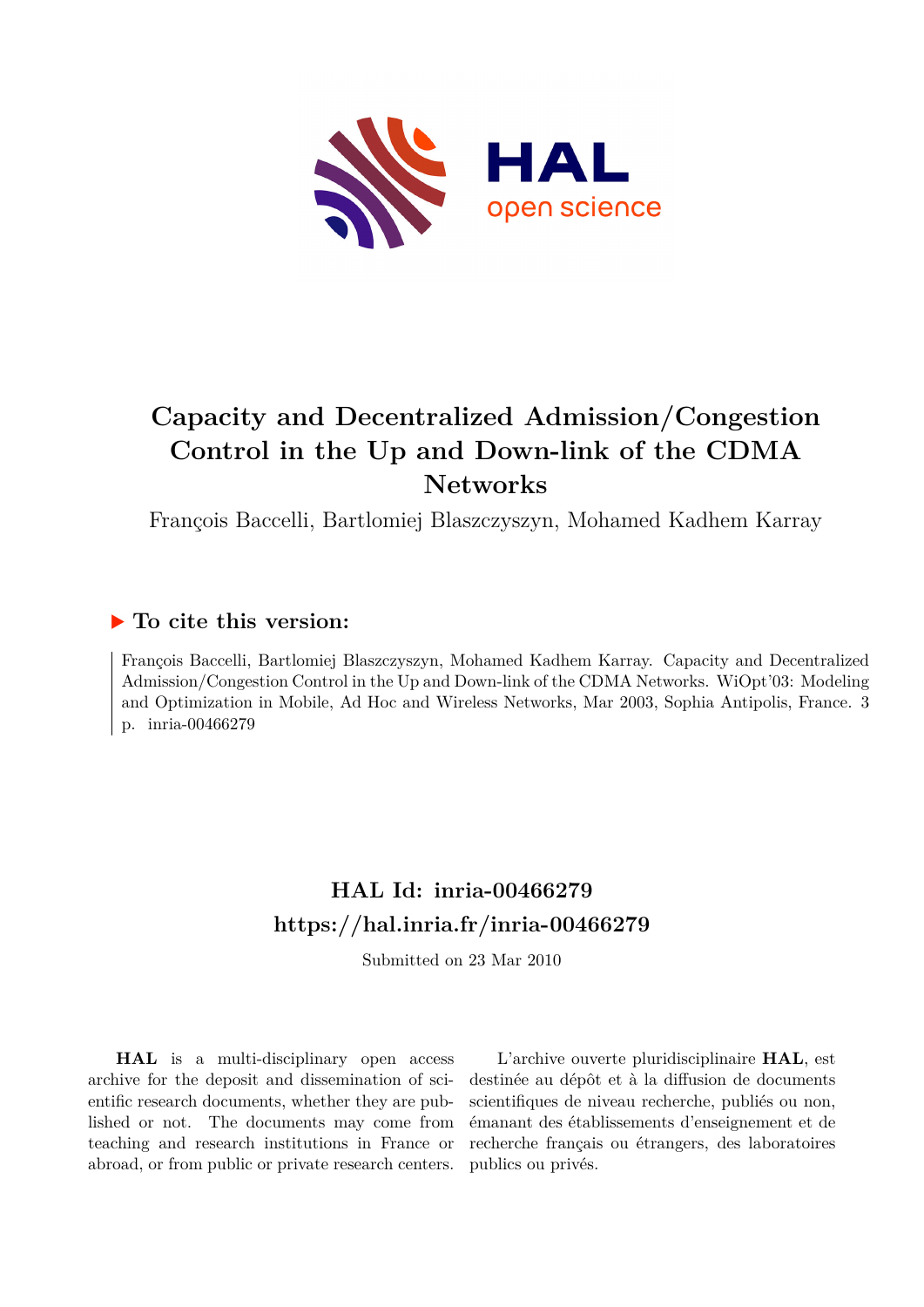# Capacity and Decentralized Admission/Congestion Control in the Up and Down-link of the CDMA **Networks**

François Baccelli<sup>1</sup>, Bartłomiej Błaszczyszyn<sup>1</sup> & Mohamed Karray<sup>2</sup>

#### EXTENDED ABSTRACT

This work concerns the evaluation of the global up and down-link *capacity* of CDMA networks under maximal power constraints, with a special emphasis on the limitations of capacity due to inter-cell and own-cell interferences. More precisely we analyze the maximal number of users that such a network can serve at a given bit-rate and/or the maximal bit-rates that such a network can provide to a given user population.

The quantification of these capacity constraints is shown to allow one to define

- *Admission control policies* in the case of predefined user bit-rates (e.g. voice); i.e., schemes allowing one to decide whether a new user can be admitted or should be rejected as its admission could make the *global* power allocation problem infeasible;

- *Congestion control policies* in the case of users with elastic bit-rates (e.g. data); i.e., schemes allowing one to determine the maximal fair user bit-rates that preserve the feasibility of the power control problem at any time, in function of the user population in all cells at this time.

The evaluation part relies on a model which uses planar point processes and stochastic geometry. The model has several key components, the spatial location pattern of base stations (BS's), the spatial location pattern of users, the attenuation (path loss) function and the policy of assignment of users to BS's, which are geometry-dependent, in addition to the non-geometric components such as orthogonality factors, pilot signals and external noise.

We allow both patterns of locations to be countably infinite so as to address the *scalability* questions, and to check the ability of the proposed algorithms to continue to function well as the size of the network goes to infinity.

The basic assignment policy will be that where each mobile is served by the closest BS. It is basically equivalent to the optimal-SIR-choice scheme and to the honeycomb model in the classical hexagonal case.

 $(1)$  INRIA & Ecole Normale Supérieure, 45 rue d'Ulm, 75005 Paris FRANCE {Francois.Baccelli, Bartek.Blaszczyszyn}@ens.fr, $(2)$ France Télécom R&D, 38/40 rue du Général Leclerc, 92794 Issy-Moulineaux France, mohamed.karray@rd.francetelecom.com

Considering the downlink power allocation algebra one finds that the network can handle a population of mobiles on the downlink iff some linear matrix inequality (understood coordinate-wise)

$$
S \geq AS + b, \tag{1}
$$

has a finite solution in the total powers  $S = (S_i)$  emitted by the BS's on traffic channels. The elements  $a_{jk}$  of  $A$  and the elements  $b_j$  of **b** are given (for the downlink) by

$$
a_{jj} = \sum_{i} \kappa_j H_i^j,
$$
  
\n
$$
a_{jk} = \gamma \sum_{i} \frac{H_i^j l(Y_k, X_i^j)}{l(Y_j, X_i^j)}, k \neq j
$$
  
\n
$$
b_j = \sum_{i} H_i^j \left( \frac{W_i^j}{l(Y_j, X_i^j)} + \kappa_j P_j + \gamma \sum_{k \neq j} \frac{l(Y_k, X_i^j)}{l(Y_j, X_i^j)} P_k \right),
$$

where

$$
H_i^j = \frac{C_i^j}{1 + \kappa_j C_i^j}
$$

are related to the required SIR  $C_i^j$ ,  $l(\cdot, \cdot)$  are respective path-loss,  $\kappa_j$ ,  $\gamma$  are respective orthogonality factors,  $W_j^j$ are external noises and  $P_k$  are powers emitted on common overhead channels.

Existence of nonnegative solutions of (1) is equivalent to saying that the positive matrix of *relative path-losses* has the spectral radius less then 1. Then for the solution S to be implementable another condition saying that S is not bigger than the vector of maximal powers of BS's has to be imposed. Similar analysis concerns the uplink.

 ) posed is to use a sufficient condition of *sub-stochasticity* of The evaluation of the spectral radius of  $A$  is not simple and the proposed algorithms for its on-line estimations seem to be non-scalable. Thus, the key idea that we prothe matrix  $A$ . That matrix  $A$  is sub-stochastic if and only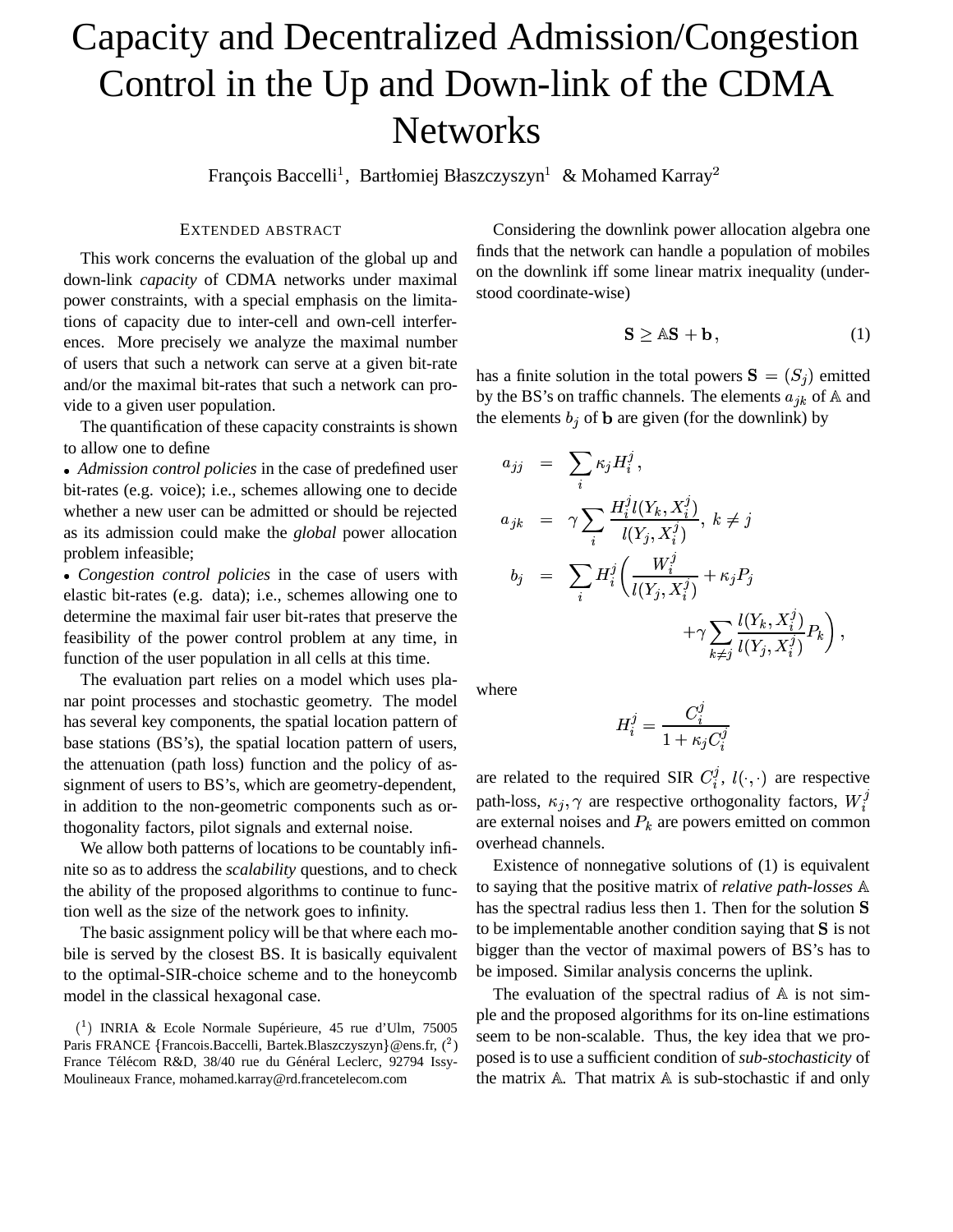if for each BS  $j$ 

$$
\sum_{i \in \mathcal{N}_M^j} f_i^j \le 1,\tag{2}
$$

where

$$
f_i^j=\kappa_jH_i^j+\gamma\sum_{k\neq j}\frac{H_i^jl(Y_k,X_i^j)}{l(Y_j,X_i^j)},\ i\in\mathcal{N}_M^j.
$$

denotes some (theoretic) cost for the BS  $j$  to serve the mobile *i* with a given bit-rate related to the required SIR  $C_i^j$   $\rho = \lambda_M / I$ one *t* with a given on-rate related to the redurned SIR  $C_i$  via  $H_i^j$  and subject to given relative other/own-BS pathvia  $H_i$  and subject to given relative other/own-BS path-<br>losses  $l(Y_k, X_i^j)/l(Y_j, X_i^j)$ , and where the summation is taken over all mobiles  $i \in \mathcal{N}_M^j$  served by the BS j.

The last condition is only sufficient and non-necessary for the existence of solutions of the problem and thus in principle it only gives a conservative (lower) bound on the capacity of the system. However, the capacity calculus based on it has a decentralized nature that follows from the fact that for each  $j$ , inequality (2) depends on the characteristics of the mobiles in cell  $j$  but not on the location or number of the mobiles of  $\mathcal{N}_M^k$  for other BS's  $k \neq j$ . for

Moreover, under the Poisson assumption for BS's and mobiles, the mean version of (2) can be calculated explicitly in terms of the intensities of both Poisson processes, respectively  $\lambda_{BS}$  and  $\lambda_M$ . For the simplified path-loss model that depends only on the path-loss exponent  $\alpha$ , the mean condition (2) reads

$$
\frac{\lambda_M}{\lambda_{BS}}EH(\kappa+2\gamma/(\alpha-2))<1.
$$

In particular, for a given intensity of mobiles we can give explicit formula for the minimal intensity of BS that can serve that population of mobiles, and conversely, for a given intensity of BS's we can express explicitly the maximal density of mobiles acceptable by the network. Explicit formulas can also be derived for the mean model in the case of hexagonal pattern for BS's locations and Poisson assumption for mobiles.

More fine analysis leads to the following *stochastic capacity* of the model:

*(Admission-Capacity of the Poisson Voronoi Model): For a* given  $\lambda_{BS} > 0$  and  $\epsilon > 0$  let  $\lambda_M^{\epsilon} = \lambda_M^{\epsilon}(\lambda_{BS})$  be the q *maximal intensity of*  $N_M$  *s.t.* 

$$
Pr\Big( inequality\ (2)\ holds for\ j=0\Big)\geq 1-\epsilon\,.
$$

The above probability can be approximated via (rather crude) Markov inequality. More precise bounds can be obtained via Chernov's inequality.



 $\int_{i}^{j}$  Fig. Maximal intensity  $\lambda_M$  of mobiles per km<sup>2</sup> and  $\rho = \lambda_M / \lambda_{BS}$  of mobiles per base-station satisfying (2) for Poisson-Voronoi model; the real and extremely dense case.

The main operational aspects of the presented approach are to propose the following decentralized and scalable admission and congestion control protocols that guarantee that the network remains in a position to solve the power allocation problem at any time.

*Decentralized Admission Control Protocol (DACP):* In the context of fixed bit-rate demands each BS checks periodically whether Condition  $(2)$  is satisfied and if not, enforces it by reducing the population  $\mathcal{N}_{M}^{j}$  of its mobiles to some subset  $\widetilde{\mathcal{N}}_M^j$  such that inequality (2) holds when  $\mathcal{N}_M^j$ is replaced by  $\mathcal{N}_{M}^{j}$ . When a new user arrives to some BS, the BS accepts it if condition  $(2)$  is satisfied with this additional user and rejects it otherwise.

*Decentralized Congestion Control Protocol (DCCP):* In the context of elastic traffic, each BS periodically allocates to each its mobile some fair rate via the same SIR  $\mathcal{C}^{\jmath}$  for all users in the cell that is calculated on the basis of the condition  $(2)$  and is equal to

$$
\mathcal{C}^j = \frac{1}{\left(\kappa_j(\#\mathcal{N}_M^j-1)+\gamma\sum_{i\in\mathcal{N}_M^j}\sum_{k\neq j}\frac{l(Y_k,X_i^j)}{l(Y_j,X_i^j)}\right)_+}
$$

where  $x_+$  is  $\max(x, 0)$ . Using a Gaussian channel approximation, one can deduce the maximal fair bit rate offered to users of cell  $j$  is

$$
\mathcal{B}^j = B \log(1 + C^j),
$$

with B the CDMA channel bandwidth and with  $\mathcal{C}^{\jmath}$  the quantity defined above. This fair rate is also updated at any time when a user joins or leaves the cell. The above bit-rate can be simulated or approximated on average via Markov or Chernov's inequality.

*Concluding*, we show that the algebraic approach to power control leads to scalable admission and congestion control algorithms for large CDMA networks. In contrast to most studies, we consider a "true" multi-cell model,